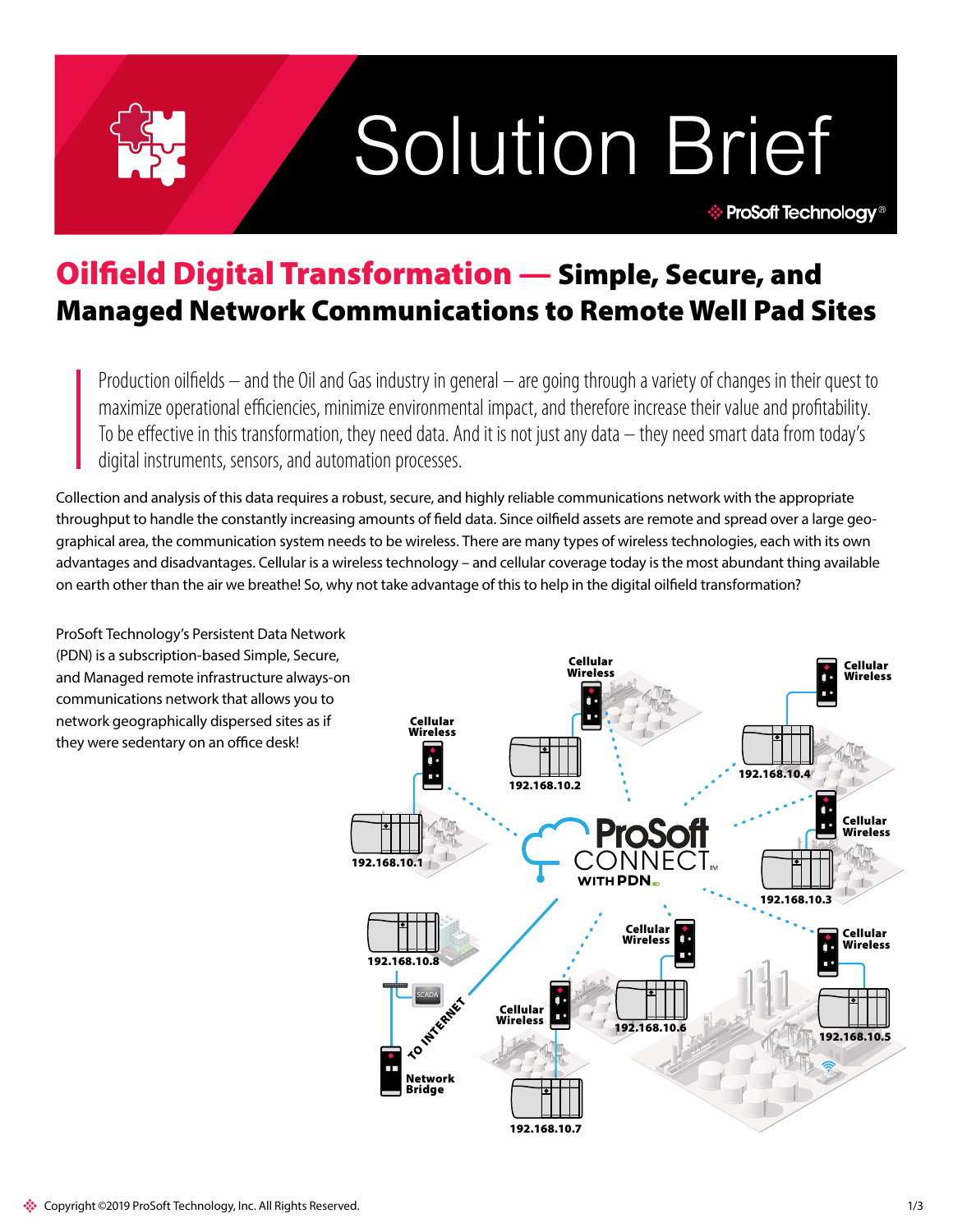# *Oilfield Digital Transformation continued*

PDN is **simple** because to create the remote communications network, a user simply has to place the wired or wireless gateways in a project. The ProSoft Connect platform is used to manage the network and the communication devices.

PDN is **secure** because ProSoft uses the Defense-In-Depth concept to ensure the data is safe from the origin to destination.

PDN achieves this by employing a number of security factors including:

- Gateways are activated using two-factor authentication
- Each gateway uses a unique one-time key to establish a tunnel to a local tunnel service
- Tunnels are encrypted using 256-bit AES encryption
- A separate and secure Web Sockets control path maintains communication with gateways
- Regular Pen testing
- Role-based access control
- Detailed activity log of user activity

# ProSoft Connect and vLOTO™

The anytime, anywhere remote access of PDN is enhanced with virtual Lockout-Tagout (vLOTO), which allows authorized plant personnel to control when and how their remote PAC is accessed. The user requests access for a specific period of time, which the authorizer(s) must approve. The authorizer(s) can deny or revoke access at any time. Companies can also access a thorough activity log of permissions, acceptances, and denials to meet security requirements.

PDN and vLOTO are both accessed via ProSoft Connect. At its core, this is a cloud-native platform designed to help users worldwide monitor and troubleshoot their remote equipment from anywhere they have an Internet connection. It doesn't require software installation, eliminating a common entry point for hackers. Layer 2 networking provides an avenue for secure connections.

By providing a secure, managed space for remote connectivity, ProSoft Connect is allowing end users the opportunity to optimize their time by decreasing unnecessary visits to oilfield equipment, and reducing downtime.

ProSoft **manages** the PDN service. This allows customers to focus on their process and their main activity, which is to ensure the oilfield's network is functioning correctly.

There are several key benefits to a customer employing PDN as their remote infrastructure communications network:

- High availability and reliability
- Wireless gateways are carrier-agnostic this means that multiple cell carriers can be used in a single network
- Low-profile antennas reduce the cost of installation and maintenance
- Towers are installed and maintained by cellular service providers, reducing initial capital expenditures
- The gateways are easy to configure via the built-in Web server
- Low-maintenance
- Anytime, anywhere remote access that allows the customer to create an on-demand secure connection to the remote site for diagnostics
- Defense-in-Depth, always-on security

# Summary

Persistent Data Network is a simple, secure, and managed cloud-based infrastructure communications network to connect geographically dispersed sites. PDN offers multiple advantages over traditional networking like radio-based or leased line communications. PDN is ideal for remote well pad installations that want to benefit from digital transformation to improve operational efficiencies and therefore value and profitability. The simplicity, reliability, and security of the PDN service allows these companies to focus on what is important to them – the process and service to their customers.